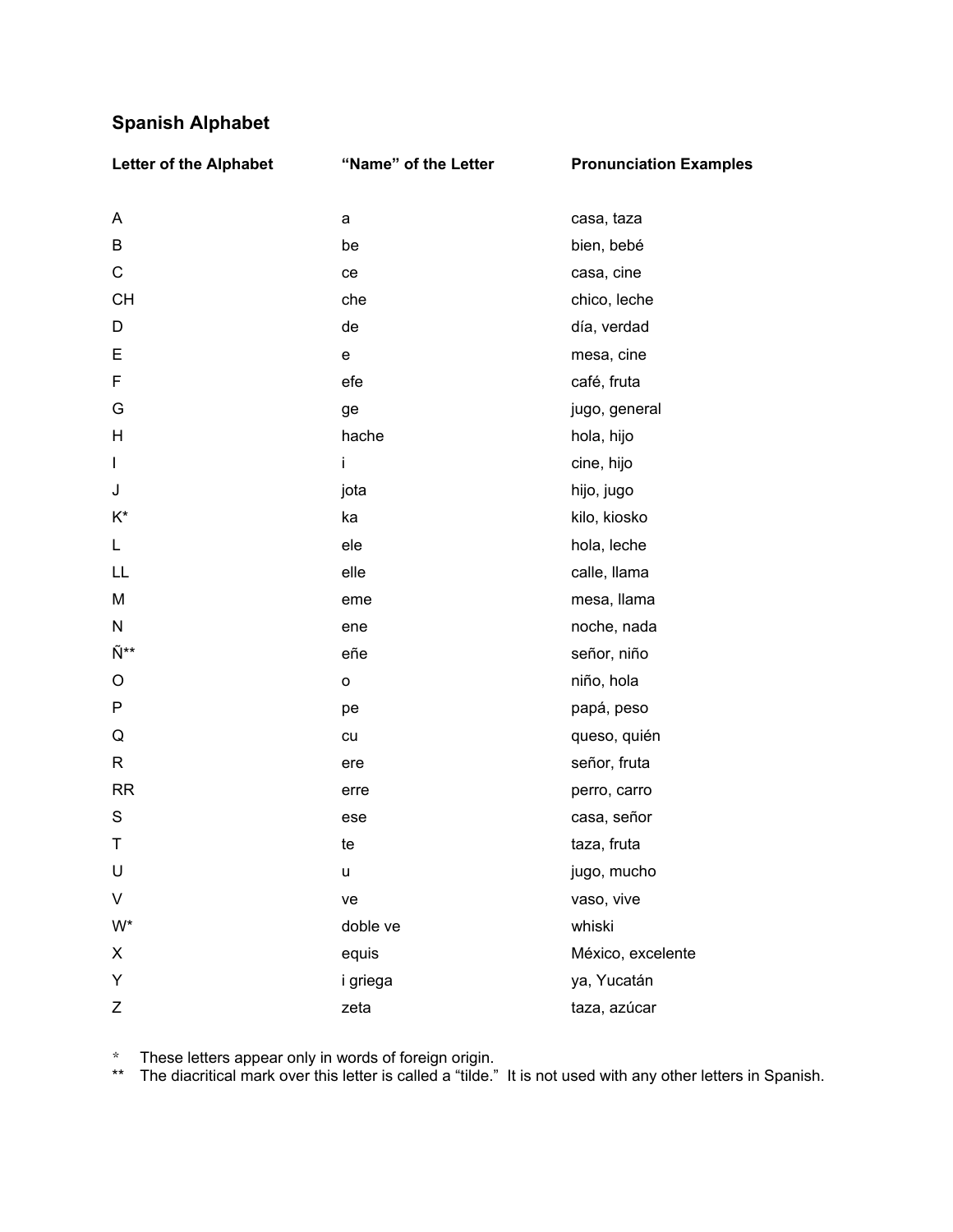## **Spanish Vowels**

#### **Pronunciation Practice**

| A | casa | taza  | bata  |
|---|------|-------|-------|
| Е | bebe | debe  | leche |
|   | cine | hijo  | misa  |
| O | codo | moro  | lloro |
| U | muro | punto | nube  |

#### **Common Spanish Dipthongs**

Some of the more common Spanish dipthongs are found in number words.

| uno    |                |
|--------|----------------|
| dos    | $\overline{2}$ |
| tres   | 3              |
| cuatro | 4              |
| cinco  | 5              |
| seis   | 6              |
| siete  | 7              |
| ocho   | 8              |
| nueve  | 9              |
| diez   | 10             |

### **Comments on Spanish Vowels and Comparisons to English Vowels**

- The vowel system of American English is much more complicated that that of Spanish
- Spanish has 5 vowel phonemes and glides occur only in dipthongs, which are always represented in writing (compare **pena** and **peina**)
- Spanish vowel sounds are always clear and full, while consonants may be obscured or suppressed
- Spanish vowels do not have "length"; that is, they are not short or long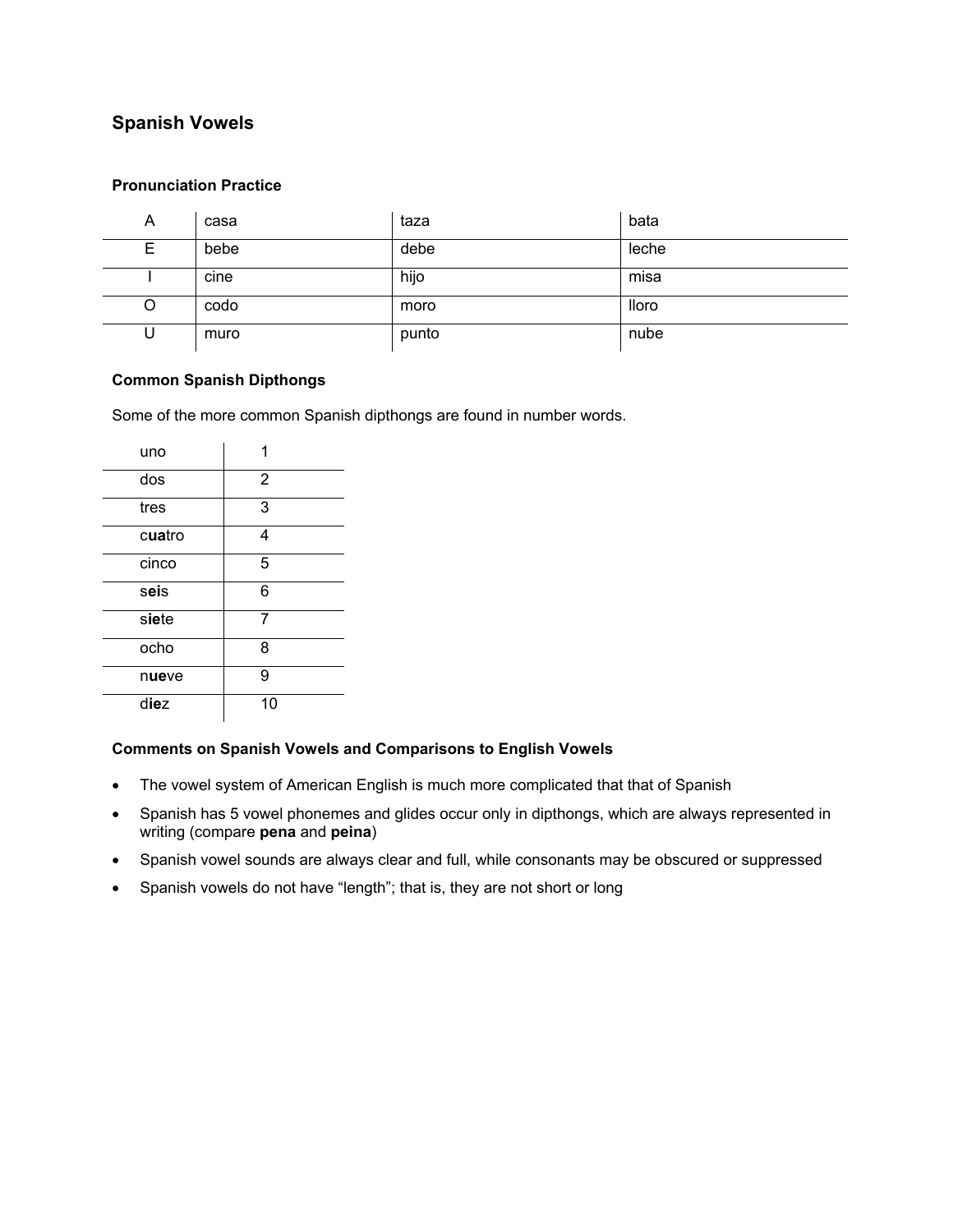# **Spanish Consonants**

## **Pronunciation Practice**

| B            | less forceful than in English; often<br>identical in sound to V                                         | bien      | bebé         |
|--------------|---------------------------------------------------------------------------------------------------------|-----------|--------------|
| C            | has 2 sounds: like English S before E<br>or I; like English K before A, O, U, or<br>consonant           | casa      | cine         |
| <b>CH</b>    | like CH in chair                                                                                        | chico     | leche        |
| D            | generally not as strong as English D;<br>often like TH, especially between<br>vowels and at end of word | día       | verdad       |
| F            | same value as in English                                                                                | café      | fruta        |
| G            | has 2 sounds: like English H before E<br>or I; like English hard G before A, O, U,<br>or consonant      | jugo      | general      |
| H            | always silent (note that CH is a<br>separate character)                                                 | hola      | hijo         |
| J            | like an English H                                                                                       | hijo      | jugo         |
| L            | same value as in English                                                                                | hola      | leche        |
| LL           | in most areas, pronounced as Y                                                                          | calle     | <b>Ilama</b> |
| M            | same value as in English                                                                                | mesa      | llama        |
| ${\sf N}$    | same value as in English                                                                                | noche     | nada         |
| Ñ            | like NY in English                                                                                      | señor     | niño         |
| P            | similar to English, but not aspirated                                                                   | papá      | peso         |
| Q            | always followed by U; like an English K                                                                 | queso     | quien        |
| $\mathsf{R}$ | pronounced with single flap except as<br>initial sound, when it is trilled                              | señor     | fruta        |
| <b>RR</b>    | trilled R sound                                                                                         | perro     | carro        |
| S            | generally similar to English                                                                            | casa      | señor        |
| Τ            | unlike English, T is an unaspirated<br>dental sound                                                     | taza      | fruta        |
| V            | often identical in sound to B                                                                           | vaso      | vive         |
| X            | varies, but often like KS in English                                                                    | excelente | exacto       |
| Y            | almost always like English Y                                                                            | ya        | Yucatán      |
| Z            | like an English S                                                                                       | taza      | azúcar       |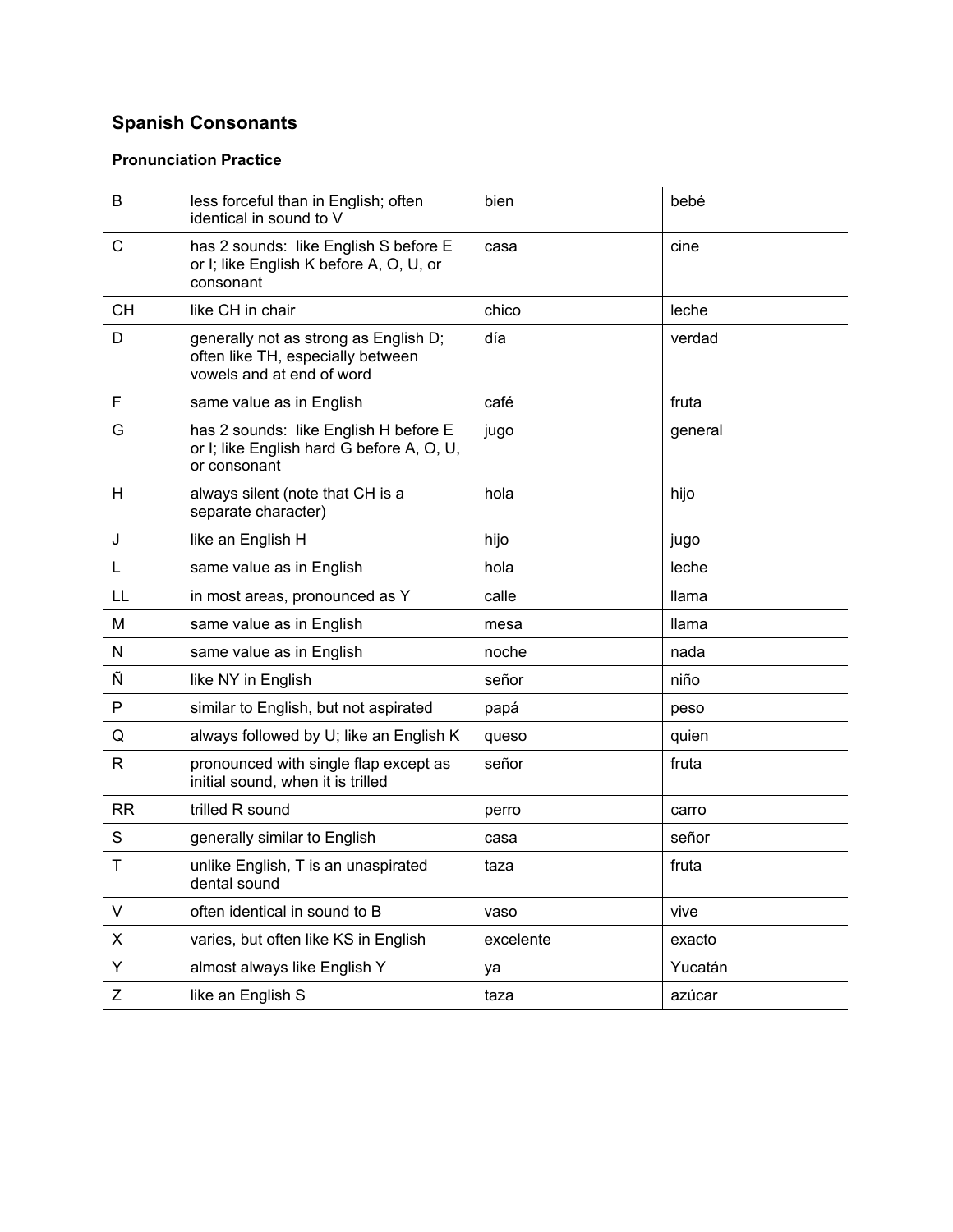## **English and Spanish Phonemes Compared**

### **Consonants**

| <b>English Consonant</b><br><b>Phonemes</b> | <b>Examples</b>                   | <b>Spanish Consonant</b><br>Phonemes* | <b>Examples</b>      |
|---------------------------------------------|-----------------------------------|---------------------------------------|----------------------|
| /b/                                         | bat, book                         | /b/                                   | bueno, vino          |
| $\overline{d}$                              | did, dew                          | /d/                                   | día, cada            |
| $\sqrt{f/}$                                 | foot, fire                        | $\overline{H}$                        | fuerte, gafas        |
| /g/                                         | go, gull                          | /g/                                   | grande, tengo        |
| /h/                                         | he, hat                           | /h/                                   | gente, jardín, girar |
| $\sqrt{j}$                                  | jam, gym                          |                                       |                      |
| $\overline{K}$                              | kid, action, chemical,<br>antique | /K/                                   | cola, poco, que      |
| $\overline{\mathbb{U}}$                     | let                               | $\overline{\mathcal{U}}$              | lado, hablar         |
| /m/                                         | me                                | /m/                                   | mano, come           |
| $\overline{m}$                              | no                                | /n/                                   | no, hermano          |
| /p/                                         | pan                               | /p/                                   | peso, sopa           |
| $\sqrt{r}$                                  | run                               | $\sqrt{r}$                            | pero, fruta          |
| $\overline{\mathcal{S}}$                    | sat, rice                         | $\sqrt{s}$                            | cena, zapato, sol    |
| $\overline{t}$                              | ten                               | /t/                                   | tomar, dato          |
| $\overline{N}$                              | very                              |                                       |                      |
| $\overline{w}$                              | will                              | $\sqrt{W}$                            | hueso, huevos        |
| /y/                                         | yes                               | /y/                                   | llamar, yo, hielo    |
| z                                           | zoo, his                          |                                       |                      |
|                                             |                                   |                                       |                      |
| $/$ ch $/$                                  | church                            | /ch/ or /ĉ/                           | chico, leche         |
| /hw/                                        | why                               | /ny/ or /ñ/                           | niño, señor          |
| /ng/                                        | song                              | $\prime$ rr $\prime$                  | rico, perro          |
| /sh/                                        | she, machine                      |                                       |                      |
| /th/                                        | thin                              |                                       |                      |
| $\overline{THI}$                            | that                              |                                       |                      |
| $/zh$ /                                     | measure                           |                                       |                      |
|                                             |                                   |                                       |                      |

\* These are the phonemes of General American Spanish, an homogenized form of Latin American Spanish. It will be accurate for almost all Spanish-speakers in the Midwestern US.